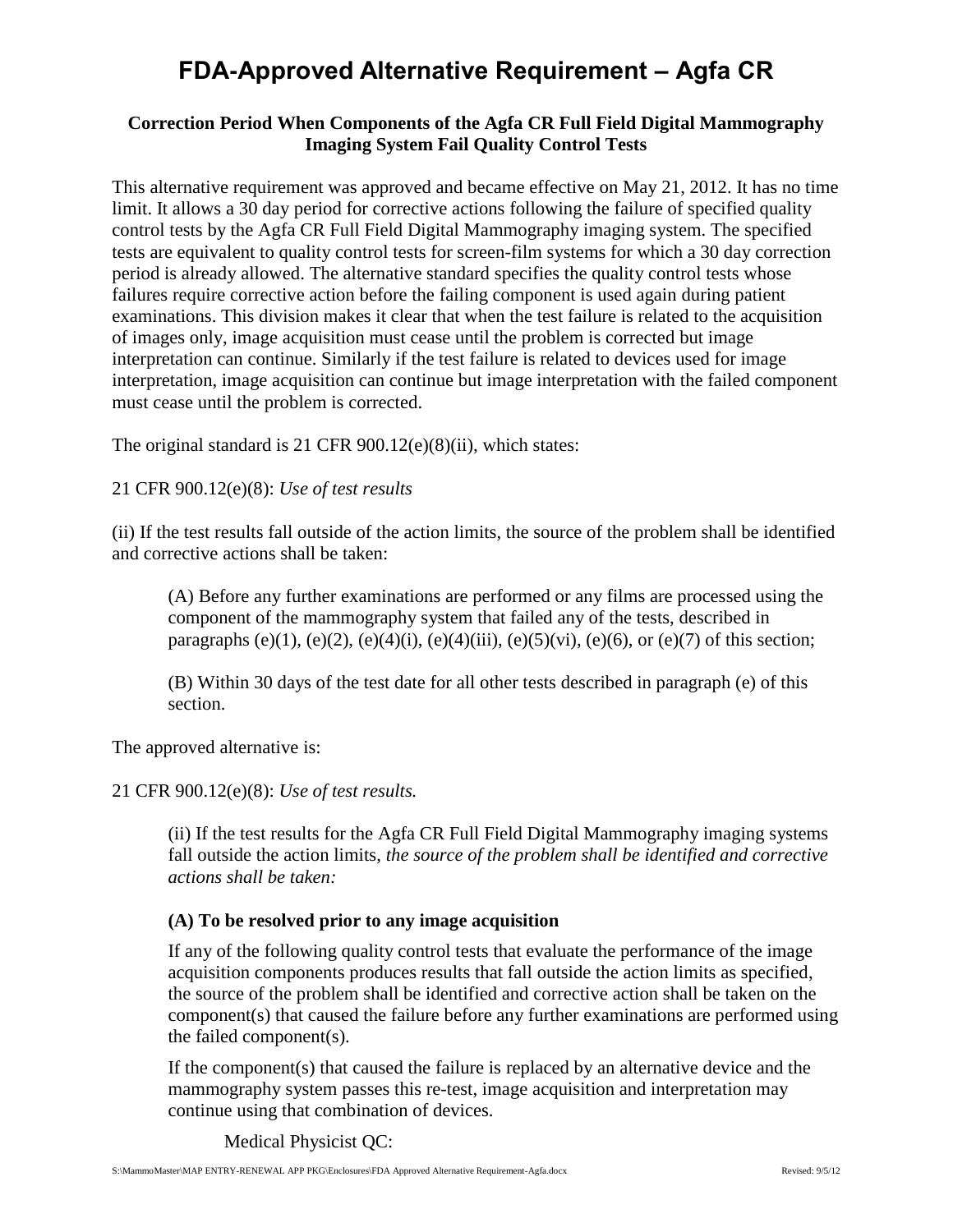## **FDA-Approved Alternative Requirement – Agfa CR**

- o Test 2: AEC Thickness Compensation
- o Test 3: Mean Glandular Dose
- o Test 4: Phantom Image
- o Test 5: Spatial Resolution (high-contrast)
- o Test 6: Signal Linearity
- o Test 8: Ghosting Evaluation
- o Test 10: Missed tissue

Radiologic Technologist QC:

- o Test 2: Phantom Image
- o Test 3: AEC and CNR Constancy
- o Test 9: Compression Check

#### **(B) To be resolved prior to any image interpretation**

If any of the following quality control tests that evaluate the performance of a diagnostic device used for mammographic image interpretation produces results that fall outside the action limits as specified, the source of the problem shall be identified and corrective action shall be taken before that device can be used for mammographic image interpretation. Clinical imaging may be continued. If available, an alternative approved diagnostic device may be used for mammographic image interpretation.

Medical Physicist QC:

- o Test 2: AEC Thickness Compensation
- o Test 4: Phantom Image
- o Test 5: Spatial Resolution (high-contrast)
- o Test 11: Viewbox and Ambient Luminance
- o Test 12: Monitor Check
- o Test 13: Printer Check
- o

Radiologic Technologist QC:

- o Test 1: Viewbox Monitor Cleanliness and Viewing Conditions
- o Test 2: Phantom Image
- o Test 3: AEC and CNR Constancy
- o Test 4: Monitor Check
- o Test 5: Printer Check

#### **(C) To be resolved within 30 days**

If any of the following quality control tests that evaluate the performance of other X-ray room or exposure function or the diagnostic devices used for mammographic image interpretation produces results that fall outside the action limits as specified, the source of the problem shall be identified and corrective action shall be taken within thirty days of the test date. Clinical imaging and mammographic image interpretation may be continued during this period:

Medical Physicist QC:

- o Test 1: Mechanical inspection
- o Test 7: Artifact Analysis